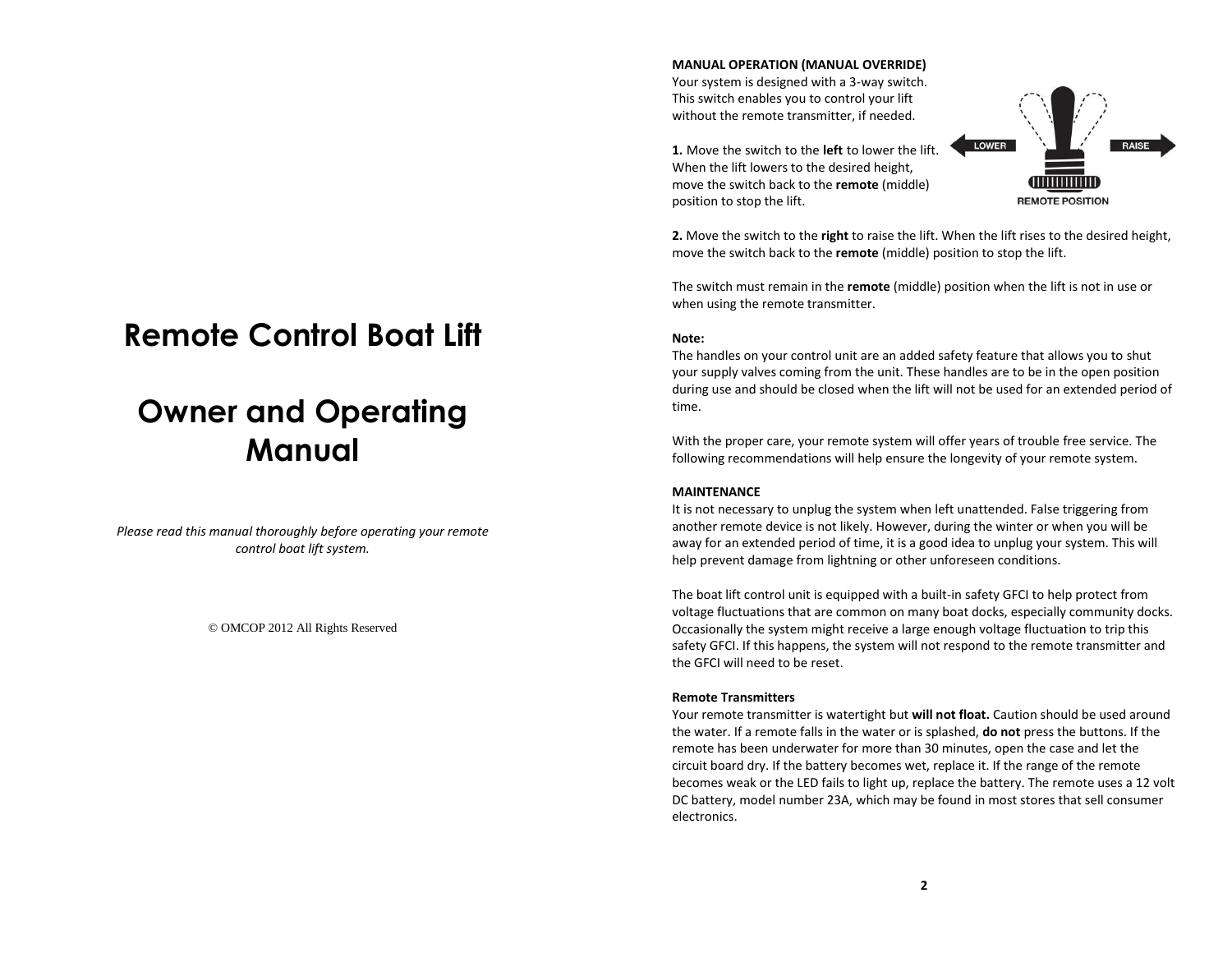

**12V** 

## **REPLACEMENT BATTERY**

Hold the remote in your hand and twist the keychain portion to help pry the remote halves apart. Take great care to ensure that the membrane is put back into the channel over the lower half. This creates a watertight seal.

### **Operation**

When raising the lift without a boat on it, allow the tanks to just break the surface then shut off the lift. This will remove stress both from your dock and the lift, and minimize the time it takes your lift to drop when you return.

When lowering your lift be sure to allow your exhaust valve to open and close fully. If the lower function is double tapped the valve will stop in the middle of its cycle and not open or close fully. If this occurs simply hit the lower button again to allow the valve to finish its cycle.



**A.** LED Indicator

**B.** Press Button B to **lower** the lift. When the lift reaches the desired height, press Button B again to **stop** the lift.

**C.** Press Button C to **raise** the lift. When the lift reaches the desired height, press Button C again to **stop** the lift.

**D.** Button D is reserved for optional programming features.

**E.** Button E is reserved for optional programming features.

Note: Buttons must be pressed for 2-3 seconds in order to transmit a signal to the lift. This is a built-in safety feature to help prevent accidental triggering of the lift.

#### **CAUTION! NEVER OPERATE YOUR LIFT WHEN IT IS NOT IN VIEW**

Occasionally, a lift has been unknowingly triggered from inside of a house or condo leading the owner to believe the system has malfunctioned. It is a good idea to keep the transmitter in a safe place when not in use.

#### **Antenna**

Your antenna should be kept clean and free of cobwebs. Attempt to keep the antenna as straight as possible. If the antenna is broken, it will have to be replaced. Be careful not to pinch or cut the wire connecting the antenna. This will result in poor performance or malfunction. Do not wash down the antenna. It is designed to resist moisture, but can be damaged if directly sprayed with water.

#### **Range**

Your remote system uses the most powerful transmitter and receiver allowed by law. Environmental and atmospheric conditions can affect your range. The system has been tested to over 1,500 feet. However, not everyone will experience this type of range. The following tip will help you maximize the range of your system.

You will achieve the best range by pointing the remote so that you are facing across the antenna as shown in diagram A.

Pointing the remote down the end of the antenna will result in poor range, as shown in diagram B.